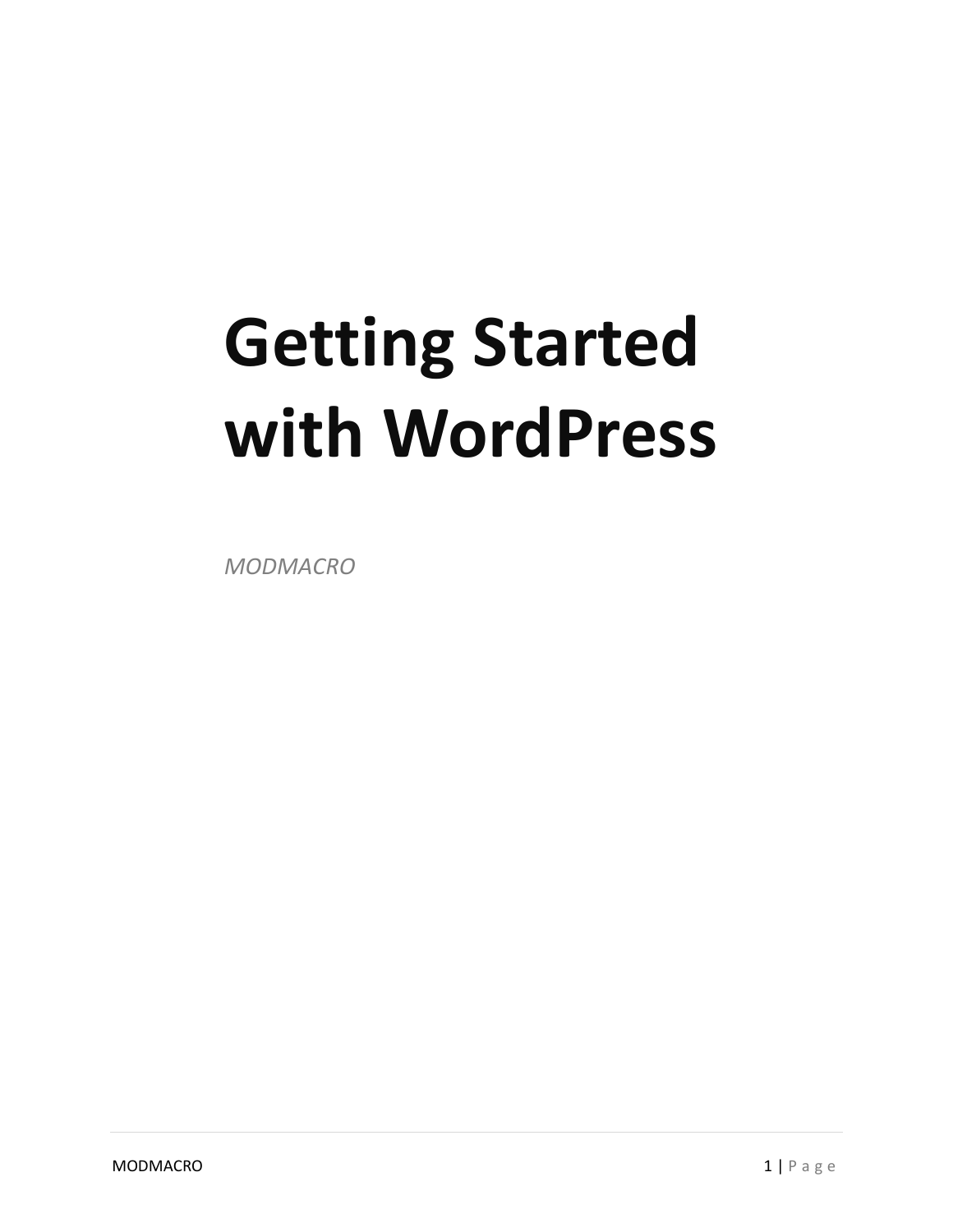### Contents

| Logging in               | 3 |
|--------------------------|---|
| Navigating the Dashboard | 3 |
| Working with pages       | 4 |
| Working with widgets     | 5 |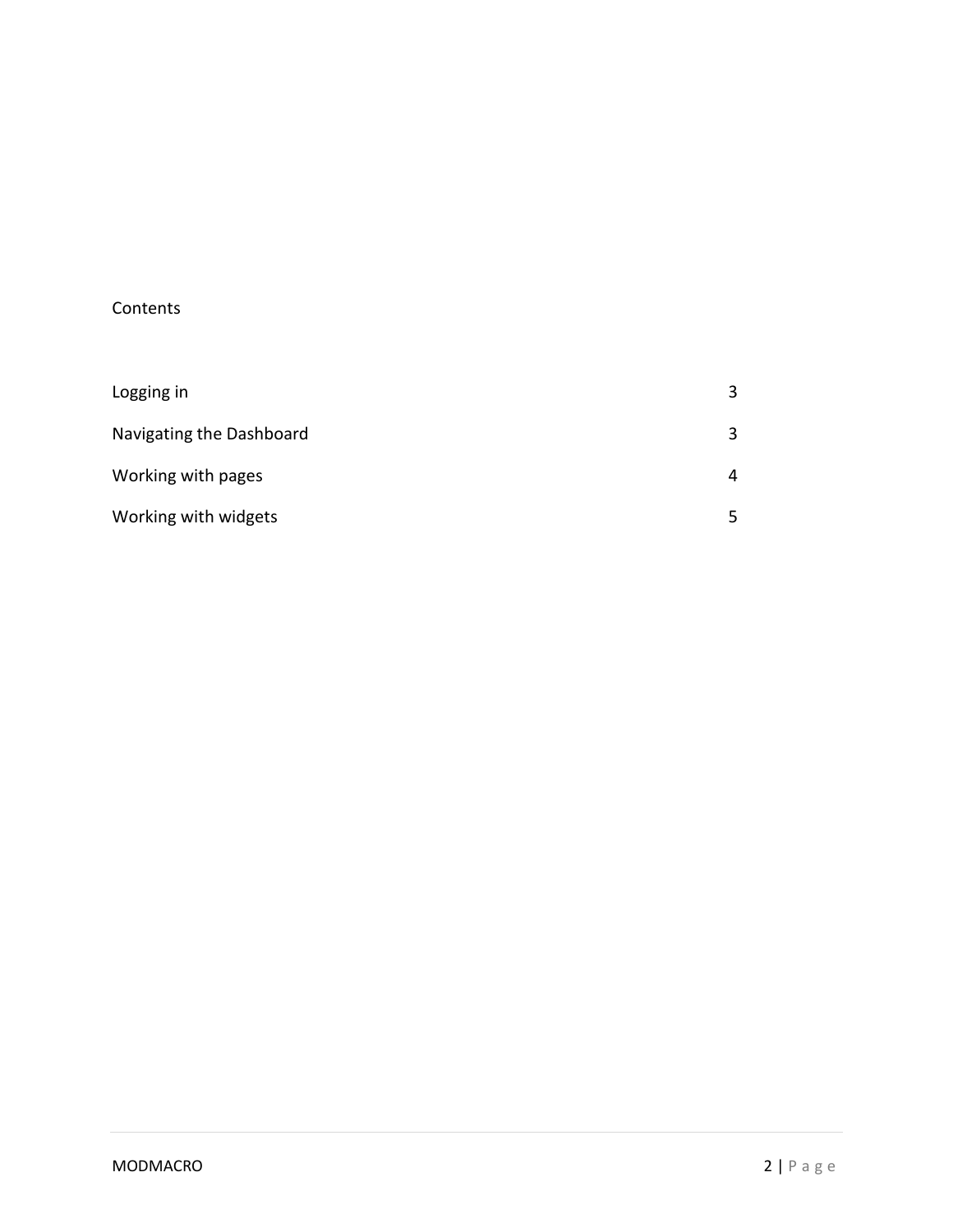# **1. Logging in**

Your website may include a login link in the header or footer of each page. If not, you will access your website's login page via the URL that we've provided. Once you reach the login page, enter the username and password we gave you.



# **2. Navigating the dashboard**

Upon login into the Admin Dashboard of your WordPress site the first thing you should familiarize with is the menu on the left side. We'll call this the **main menu**.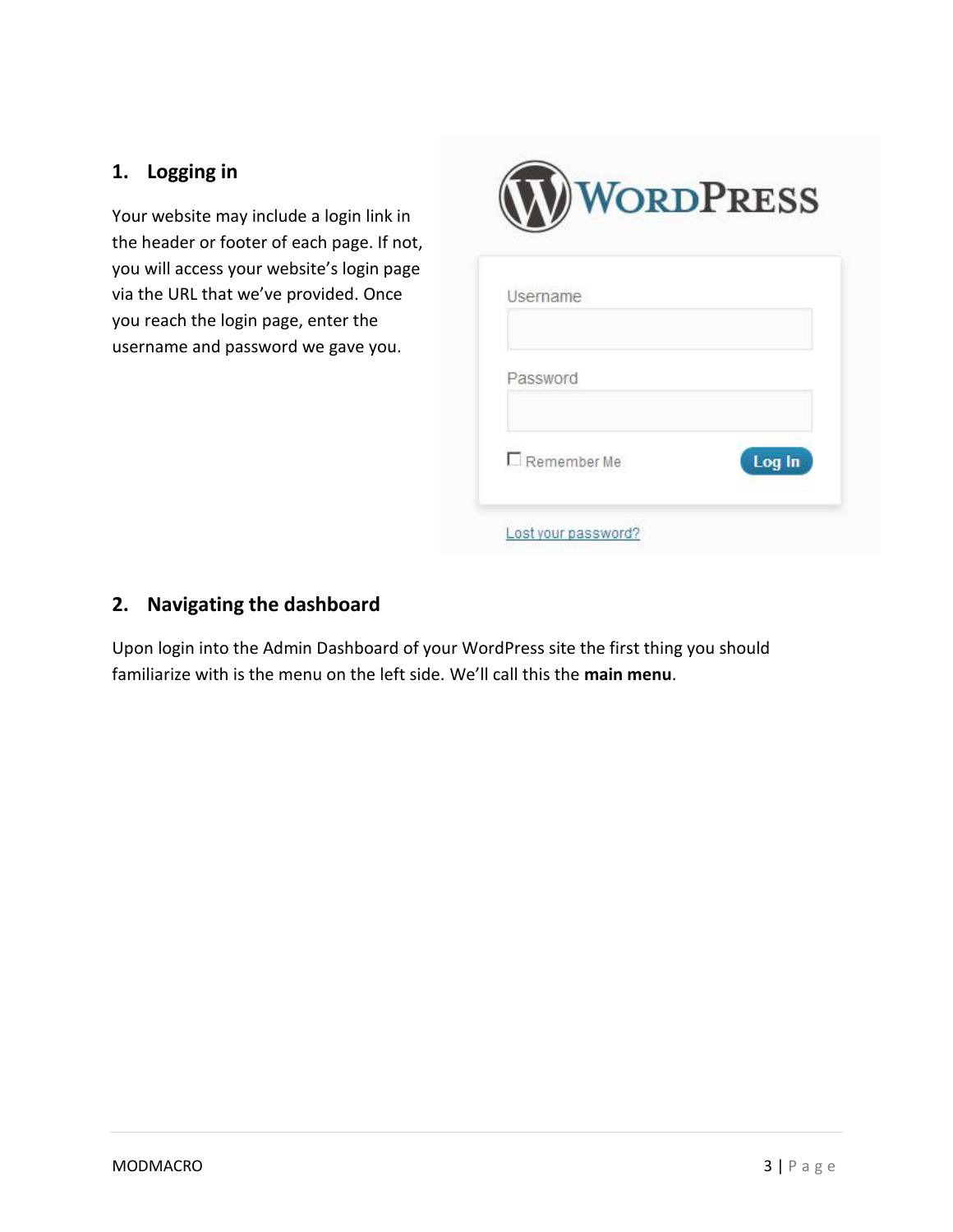| Screen Options v Help v<br><b>A</b> Dashboard<br>Dashboard<br>Home<br>Updates<br>© Dismiss<br>$s^p$ Posts<br>Welcome to your new WordPress site!<br><b>Wedia</b><br>$e^2$ Links<br>If you need help getting started, check out our documentation on First Steps with WordPress. If you'd rather dive right in, here are a few things<br>Pages<br>most people do first when they set up a new WordPress site. If you need help, use the Help tabs in the upper right corner to get information on<br><b>ORDPRESS</b><br>Comments<br>how to use your current screen and where to go for more assistance.<br>ersion 3.4.2<br>Appearance<br>$$$ Plugins<br><b>8 Users</b><br><b>Basic Settings</b><br><b>Add Real Content</b><br>Customize Your Site<br>Ti Tools<br>Here are a few easy things you can do to get your feet wet. Make sure to click<br>Check out the sample page & post editors to see how it all works, then delete<br>Use the current theme - Twenty Eleven - or choose a new one. If you stick<br><b>89 Settings</b><br>Save on each Settings screen.<br>the default content and write your own!<br>with Twenty Eleven, here are a few ways to make your site look unique<br>Collapse men<br>· Choose your privacy setting<br>. View the sample page and post<br>· Choose light or dark<br>· Select your tagline and time zone<br>• Delete the sample page and post<br>· Set a background color<br>· Turn comments on or off<br>· Create an About Me page<br>· Select a new header image<br>· Fill in your profile<br>• Write your first post<br>· Add some widgets<br>Already know what you're doing? Dismiss this message.<br>QuickPress<br><b>Right Now</b><br>Content<br><b>Discussion</b><br>Title<br>3 Posts<br>1 Comment<br>Upload/Insert<br>2 Pages<br>1 Approved<br>Content<br>2 Categories<br>O Pending<br>1 Tag<br>O Spam<br>Tags<br>Theme Twenty Eleven with 6 Widgets<br>Save Draft<br>Reset<br>Search Engines Blocked<br>v.modmacro.us/wpsandbox/wp-admin/ | WP Sandbox | $+$ New |                |  |  | Howdy, wpsand_admin |                       |  |
|----------------------------------------------------------------------------------------------------------------------------------------------------------------------------------------------------------------------------------------------------------------------------------------------------------------------------------------------------------------------------------------------------------------------------------------------------------------------------------------------------------------------------------------------------------------------------------------------------------------------------------------------------------------------------------------------------------------------------------------------------------------------------------------------------------------------------------------------------------------------------------------------------------------------------------------------------------------------------------------------------------------------------------------------------------------------------------------------------------------------------------------------------------------------------------------------------------------------------------------------------------------------------------------------------------------------------------------------------------------------------------------------------------------------------------------------------------------------------------------------------------------------------------------------------------------------------------------------------------------------------------------------------------------------------------------------------------------------------------------------------------------------------------------------------------------------------------------------------------------------------------------------------------------------------------------------------------------------------------------|------------|---------|----------------|--|--|---------------------|-----------------------|--|
|                                                                                                                                                                                                                                                                                                                                                                                                                                                                                                                                                                                                                                                                                                                                                                                                                                                                                                                                                                                                                                                                                                                                                                                                                                                                                                                                                                                                                                                                                                                                                                                                                                                                                                                                                                                                                                                                                                                                                                                        |            |         |                |  |  |                     |                       |  |
|                                                                                                                                                                                                                                                                                                                                                                                                                                                                                                                                                                                                                                                                                                                                                                                                                                                                                                                                                                                                                                                                                                                                                                                                                                                                                                                                                                                                                                                                                                                                                                                                                                                                                                                                                                                                                                                                                                                                                                                        |            |         |                |  |  |                     |                       |  |
|                                                                                                                                                                                                                                                                                                                                                                                                                                                                                                                                                                                                                                                                                                                                                                                                                                                                                                                                                                                                                                                                                                                                                                                                                                                                                                                                                                                                                                                                                                                                                                                                                                                                                                                                                                                                                                                                                                                                                                                        |            |         |                |  |  |                     |                       |  |
|                                                                                                                                                                                                                                                                                                                                                                                                                                                                                                                                                                                                                                                                                                                                                                                                                                                                                                                                                                                                                                                                                                                                                                                                                                                                                                                                                                                                                                                                                                                                                                                                                                                                                                                                                                                                                                                                                                                                                                                        |            |         |                |  |  |                     |                       |  |
|                                                                                                                                                                                                                                                                                                                                                                                                                                                                                                                                                                                                                                                                                                                                                                                                                                                                                                                                                                                                                                                                                                                                                                                                                                                                                                                                                                                                                                                                                                                                                                                                                                                                                                                                                                                                                                                                                                                                                                                        |            |         |                |  |  |                     |                       |  |
|                                                                                                                                                                                                                                                                                                                                                                                                                                                                                                                                                                                                                                                                                                                                                                                                                                                                                                                                                                                                                                                                                                                                                                                                                                                                                                                                                                                                                                                                                                                                                                                                                                                                                                                                                                                                                                                                                                                                                                                        |            |         |                |  |  |                     |                       |  |
|                                                                                                                                                                                                                                                                                                                                                                                                                                                                                                                                                                                                                                                                                                                                                                                                                                                                                                                                                                                                                                                                                                                                                                                                                                                                                                                                                                                                                                                                                                                                                                                                                                                                                                                                                                                                                                                                                                                                                                                        |            |         |                |  |  |                     |                       |  |
|                                                                                                                                                                                                                                                                                                                                                                                                                                                                                                                                                                                                                                                                                                                                                                                                                                                                                                                                                                                                                                                                                                                                                                                                                                                                                                                                                                                                                                                                                                                                                                                                                                                                                                                                                                                                                                                                                                                                                                                        |            |         |                |  |  |                     |                       |  |
|                                                                                                                                                                                                                                                                                                                                                                                                                                                                                                                                                                                                                                                                                                                                                                                                                                                                                                                                                                                                                                                                                                                                                                                                                                                                                                                                                                                                                                                                                                                                                                                                                                                                                                                                                                                                                                                                                                                                                                                        |            |         |                |  |  |                     |                       |  |
|                                                                                                                                                                                                                                                                                                                                                                                                                                                                                                                                                                                                                                                                                                                                                                                                                                                                                                                                                                                                                                                                                                                                                                                                                                                                                                                                                                                                                                                                                                                                                                                                                                                                                                                                                                                                                                                                                                                                                                                        |            |         |                |  |  |                     |                       |  |
|                                                                                                                                                                                                                                                                                                                                                                                                                                                                                                                                                                                                                                                                                                                                                                                                                                                                                                                                                                                                                                                                                                                                                                                                                                                                                                                                                                                                                                                                                                                                                                                                                                                                                                                                                                                                                                                                                                                                                                                        |            |         |                |  |  |                     |                       |  |
|                                                                                                                                                                                                                                                                                                                                                                                                                                                                                                                                                                                                                                                                                                                                                                                                                                                                                                                                                                                                                                                                                                                                                                                                                                                                                                                                                                                                                                                                                                                                                                                                                                                                                                                                                                                                                                                                                                                                                                                        |            |         |                |  |  |                     |                       |  |
|                                                                                                                                                                                                                                                                                                                                                                                                                                                                                                                                                                                                                                                                                                                                                                                                                                                                                                                                                                                                                                                                                                                                                                                                                                                                                                                                                                                                                                                                                                                                                                                                                                                                                                                                                                                                                                                                                                                                                                                        |            |         |                |  |  |                     |                       |  |
|                                                                                                                                                                                                                                                                                                                                                                                                                                                                                                                                                                                                                                                                                                                                                                                                                                                                                                                                                                                                                                                                                                                                                                                                                                                                                                                                                                                                                                                                                                                                                                                                                                                                                                                                                                                                                                                                                                                                                                                        |            |         |                |  |  |                     |                       |  |
|                                                                                                                                                                                                                                                                                                                                                                                                                                                                                                                                                                                                                                                                                                                                                                                                                                                                                                                                                                                                                                                                                                                                                                                                                                                                                                                                                                                                                                                                                                                                                                                                                                                                                                                                                                                                                                                                                                                                                                                        |            |         |                |  |  |                     |                       |  |
|                                                                                                                                                                                                                                                                                                                                                                                                                                                                                                                                                                                                                                                                                                                                                                                                                                                                                                                                                                                                                                                                                                                                                                                                                                                                                                                                                                                                                                                                                                                                                                                                                                                                                                                                                                                                                                                                                                                                                                                        |            |         |                |  |  |                     |                       |  |
|                                                                                                                                                                                                                                                                                                                                                                                                                                                                                                                                                                                                                                                                                                                                                                                                                                                                                                                                                                                                                                                                                                                                                                                                                                                                                                                                                                                                                                                                                                                                                                                                                                                                                                                                                                                                                                                                                                                                                                                        |            |         |                |  |  |                     |                       |  |
|                                                                                                                                                                                                                                                                                                                                                                                                                                                                                                                                                                                                                                                                                                                                                                                                                                                                                                                                                                                                                                                                                                                                                                                                                                                                                                                                                                                                                                                                                                                                                                                                                                                                                                                                                                                                                                                                                                                                                                                        |            |         |                |  |  |                     |                       |  |
|                                                                                                                                                                                                                                                                                                                                                                                                                                                                                                                                                                                                                                                                                                                                                                                                                                                                                                                                                                                                                                                                                                                                                                                                                                                                                                                                                                                                                                                                                                                                                                                                                                                                                                                                                                                                                                                                                                                                                                                        |            |         |                |  |  |                     |                       |  |
|                                                                                                                                                                                                                                                                                                                                                                                                                                                                                                                                                                                                                                                                                                                                                                                                                                                                                                                                                                                                                                                                                                                                                                                                                                                                                                                                                                                                                                                                                                                                                                                                                                                                                                                                                                                                                                                                                                                                                                                        |            |         |                |  |  |                     |                       |  |
|                                                                                                                                                                                                                                                                                                                                                                                                                                                                                                                                                                                                                                                                                                                                                                                                                                                                                                                                                                                                                                                                                                                                                                                                                                                                                                                                                                                                                                                                                                                                                                                                                                                                                                                                                                                                                                                                                                                                                                                        |            |         |                |  |  |                     |                       |  |
|                                                                                                                                                                                                                                                                                                                                                                                                                                                                                                                                                                                                                                                                                                                                                                                                                                                                                                                                                                                                                                                                                                                                                                                                                                                                                                                                                                                                                                                                                                                                                                                                                                                                                                                                                                                                                                                                                                                                                                                        |            |         |                |  |  |                     |                       |  |
|                                                                                                                                                                                                                                                                                                                                                                                                                                                                                                                                                                                                                                                                                                                                                                                                                                                                                                                                                                                                                                                                                                                                                                                                                                                                                                                                                                                                                                                                                                                                                                                                                                                                                                                                                                                                                                                                                                                                                                                        |            |         |                |  |  |                     |                       |  |
|                                                                                                                                                                                                                                                                                                                                                                                                                                                                                                                                                                                                                                                                                                                                                                                                                                                                                                                                                                                                                                                                                                                                                                                                                                                                                                                                                                                                                                                                                                                                                                                                                                                                                                                                                                                                                                                                                                                                                                                        |            |         |                |  |  |                     |                       |  |
|                                                                                                                                                                                                                                                                                                                                                                                                                                                                                                                                                                                                                                                                                                                                                                                                                                                                                                                                                                                                                                                                                                                                                                                                                                                                                                                                                                                                                                                                                                                                                                                                                                                                                                                                                                                                                                                                                                                                                                                        |            |         |                |  |  |                     |                       |  |
|                                                                                                                                                                                                                                                                                                                                                                                                                                                                                                                                                                                                                                                                                                                                                                                                                                                                                                                                                                                                                                                                                                                                                                                                                                                                                                                                                                                                                                                                                                                                                                                                                                                                                                                                                                                                                                                                                                                                                                                        |            |         |                |  |  |                     |                       |  |
|                                                                                                                                                                                                                                                                                                                                                                                                                                                                                                                                                                                                                                                                                                                                                                                                                                                                                                                                                                                                                                                                                                                                                                                                                                                                                                                                                                                                                                                                                                                                                                                                                                                                                                                                                                                                                                                                                                                                                                                        |            |         |                |  |  |                     |                       |  |
|                                                                                                                                                                                                                                                                                                                                                                                                                                                                                                                                                                                                                                                                                                                                                                                                                                                                                                                                                                                                                                                                                                                                                                                                                                                                                                                                                                                                                                                                                                                                                                                                                                                                                                                                                                                                                                                                                                                                                                                        |            |         |                |  |  |                     | Publish               |  |
|                                                                                                                                                                                                                                                                                                                                                                                                                                                                                                                                                                                                                                                                                                                                                                                                                                                                                                                                                                                                                                                                                                                                                                                                                                                                                                                                                                                                                                                                                                                                                                                                                                                                                                                                                                                                                                                                                                                                                                                        |            |         |                |  |  |                     |                       |  |
| $\mathbf{x}$ $\mathbf{0}$                                                                                                                                                                                                                                                                                                                                                                                                                                                                                                                                                                                                                                                                                                                                                                                                                                                                                                                                                                                                                                                                                                                                                                                                                                                                                                                                                                                                                                                                                                                                                                                                                                                                                                                                                                                                                                                                                                                                                              |            |         | $\bullet$<br>匶 |  |  |                     | 9:11 PM<br>10/25/2012 |  |

The main menu contains everything you'll need to manage your website. Hover over each choice to get a glimpse of the choices within their categories and familiarize yourself with the layout. To view your live website, as others see it, click on the name of your website to the right of the WordPress symbol in the very top left of the page.

### **3. Working with pages**

The "Pages" tab is where you'll manage the pages of your WordPress site. Click the "Pages" tab on the main menu to view a list of pages in your site.

*Note that this list may extend across multiple pages depending on how large your site is.*

#### **Editing a page**

To edit a page, simply click the page name. Additional options are made available by hovering your mouse over the page name. Additional options include Quick Edit, Trash and View.

Upon entering the page editor take note of some key features…

 Familiarize yourself with the text editor. It works similarly to MS Word. Take a few minutes to play with the various formatting options.